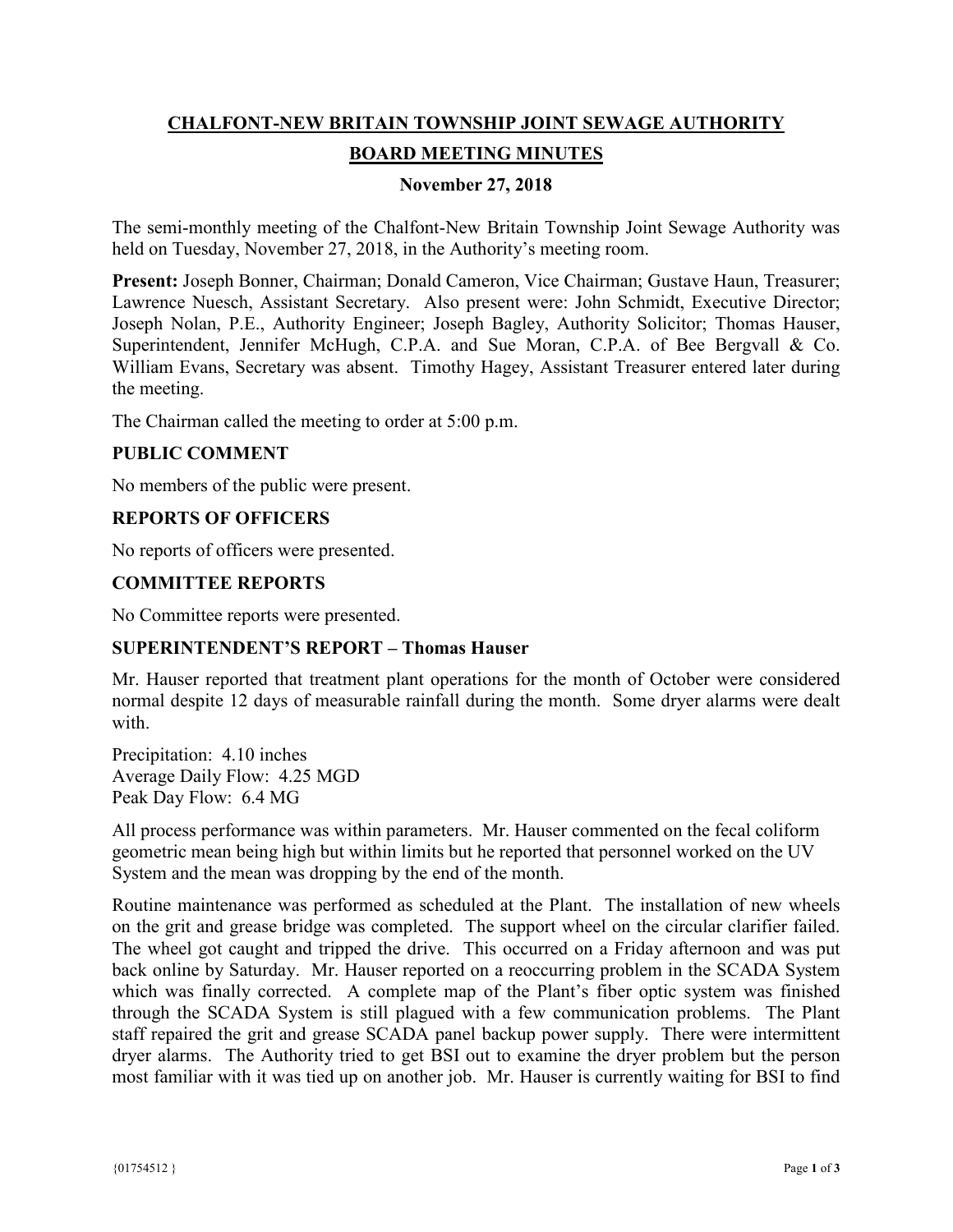the problem in the program. The gear reduced on the rectangular clarifier broke. A new gear reducer was on order and was delivered last week.

In the collection system, weekly pump station maintenance was completed, landscaping prep work was undertaken as well as prep work for the paving. Personnel raised manholes for the Highlands paving project and performed other maintenance.

## **EXECUTIVE DIRECTOR'S REPORT – John E. Schmidt**

Mr. Schmidt presented two (2) checks for consideration, one for Marino Corporation in the amount of \$121,580.07 for partial completion of the paving project and one for DEP regarding laboratory certification.

**MOTION:** It was moved by Mr. Cameron and **SECONDED** by Mr. Haun to approve the checks for Marino Corporation and DEP. The Motion was unanimously adopted.

The discussion regarding rates and budgeting was temporarily postponed until Mr. Hagey appeared.

Mr. Schmidt brought the Board's attention to a form for direct deposits for fees for meeting attendance which is strongly encouraged by the Administration.

Mr. Schmidt confirmed that the Holiday Party will be held on January 10.

Mr. Schmidt inquired whether there were any changes to the November 13 Meeting Minutes. None were suggested.

Mr. Schmidt reported that the employee manual has been revised and will be provided to the Chairman of the Personnel Committee for review.

Mr. Hagey entered the meeting at this time.

Mr. Schmidt presented several documents for the Board's review, including the Budget for the 2018-2019 fiscal year highlighting net cash from the Operating Fund, Total Fund to Expenses and Total Fund III expenses (loans). There was an extensive discussion regarding the previous year's expenses versus net cash received from the Operating Fund. Mr. Schmidt also presented and discussed the chart projecting total revenue and expenses for the next ten (10) years. As part of that discussion, the Pump Station No. 4 proposed replacement and the proposed dryer replacement were discussed. Mr. Schmidt discussed the inflation factor he usually utilizes in budgeting. Mr. Schmidt also reported upon the 2018 average annual bill comparison among regional sewer authorities and municipalities demonstrating Chalfont-New Britain being at the lower end of average bill prices (\$108.85 based upon usage of 15,000 gallons).

There was an extensive discussion by all Board members and the Executive Director regarding a proposed rate increase. After extensive discussion, a motion was made.

**MOTION:** It was moved by Mr. Haun and **SECONDED** by Mr. Hagey to raise the sewer rental rate by 5% effective January 1, 2019. The Motion was unanimously adopted.

There was a brief discussion regarding receipt of tapping fees over the last ten (10) years. The Authority has received 2.21 million dollars in tapping fees over the last ten (10) years, an average of \$215,000.00 per year with the lowest year being \$14,000.00 and the highest year being \$900,000.00.